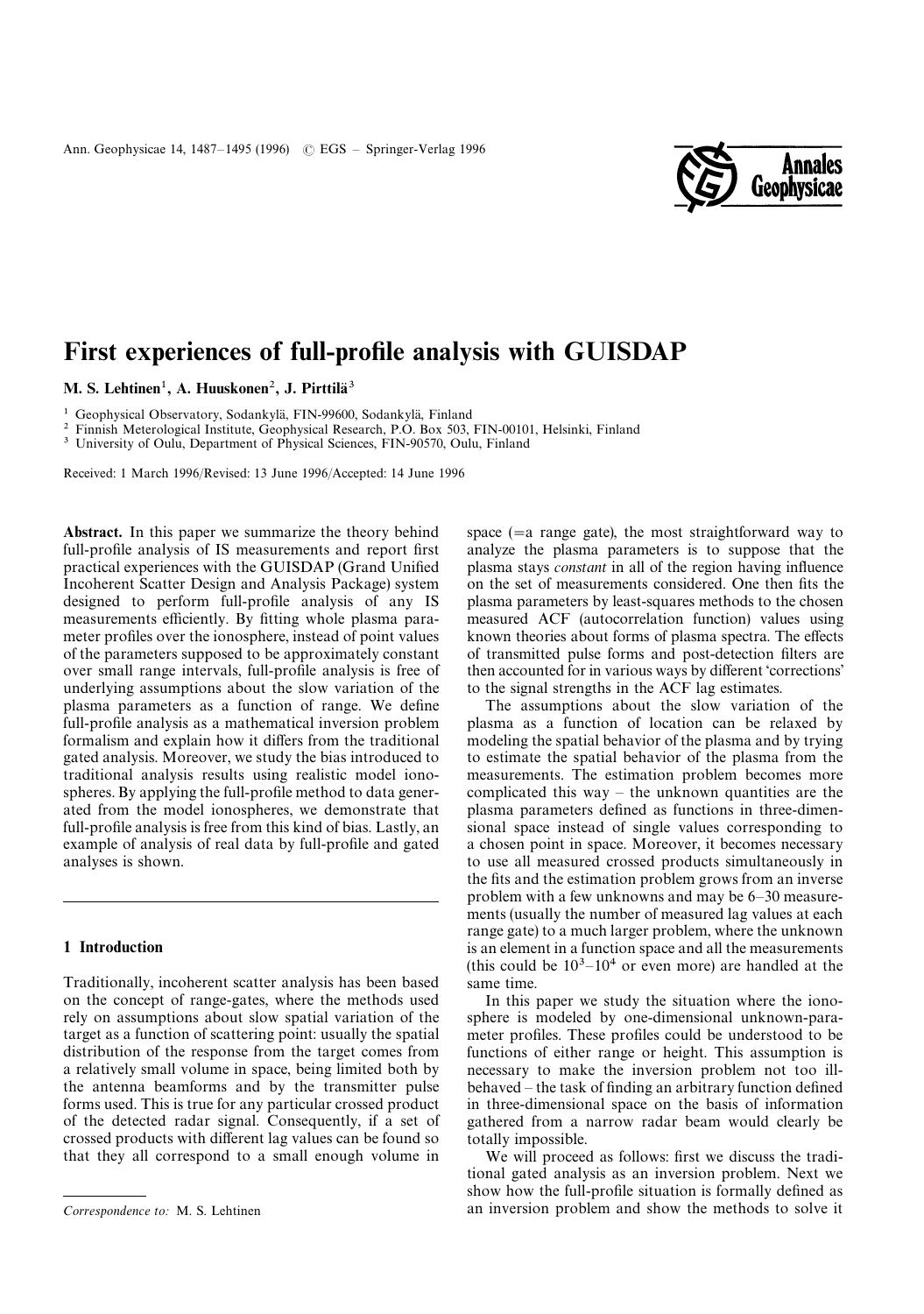numerically. The crucial parts here involve both the computing solutions to the manipulation of the complex concept of the incoherent-scatter measurement in a general way as data structures as well as the methods of statistical inversion theory. The modeling of parameter profiles calls for rather complicated ways of interpolation of the profiles, calculated spectra and ambiguity functions to a hierarchy of grids of various densities.

We base the discussion on several previous papers. The theory of ambiguity functions was originally derived in Lehtinen (1986) and is shown in fullest detail in Lehtinen and Huuskonen (1996). The statistical inversion theory as used here is described in Vallinkoski (1988) and Vallinkoski and Lehtinen (1990b). The theory to approximate the errors due to the fact that the ionosphere is not constant in the region that contributes to the measurements (effects of mixing errors), is outlined in Vallinkoski and Lehtinen (1990a). Moreover, we refer to the papers Lehtinen and Huuskonen (1996) and Huuskonen and Lehtinen (1996) on the questions relating to estimation of measurement fluctuations in the general case, also taking care of the situation of a high SNR.

Full-profile analysis has been first reported in Holt *et al*. (1992) where full two-dimensional ambiguities were used in analysis of lag profiles of long-pulse data.

#### 2 IS analysis as a statistical inversion problem

A statistical inversion problem is often written as

$$
m = f(x) + \varepsilon \tag{1}
$$

(see Vallinkoski, 1988; Vallinkoski and Lehtinen, 1990b). Here *x* is the unknown variable, *m* is the measurement, and *f* is the theory mapping describing the relationship of our measurement values to the sought-for unknown variable. The random errors of the measurement are accounted for by an additional error term  $\varepsilon$ . This notation has some implicit meanings, summarized in the following: *x* is a random variable defined in some measurable space, which in practical numerical studies is usually just **R**<sup>*n*</sup>. It has a priori distribution density  $D_{pr}(x)$ .

We suppose in the following that the error term  $\varepsilon$  is Gaussian, independent of x and has covariance matrix  $\Sigma$ . The conditional density of the measurements  $m$  (given  $x$ ) is then given by

$$
D(m|x) \approx \exp(-\frac{1}{2}(m - f(x))^{T} \Sigma^{-1}(m - f(x))).
$$
 (2)

In statistical inverse problems we are interested in the a posteriori distribution, which is the conditional distribution of the unknown, supposing certain measurement values *m* have been recorded. This conditional distribution is given simply, apart from normalization, by fixing *m* in the joint probability density and studying it as a function of *x*:

$$
D(x|m) \approx D(m, x)
$$
  
\n
$$
\approx D_{pr}(x) \exp(-\frac{1}{2}(m - f(x))^{T} \Sigma^{-1}(m - f(x))).
$$
 (3)

#### *2.1 The unknown in gated analysis*

In gated analysis, the unknowns we fit are just plasma parameters at a particular height (or a height interval called a range gate, where the parameters are supposed to be constant). Thus, the vector *x* could be defined by

$$
x = (N_e, T_i, T_e/T_i, v, v, \ldots). \tag{4}
$$

Depending on the height of the range gate under study, the set of variables fitted may look different. For example, it is not necessary to consider collision frequencies at higher altitudes and one can often suppose that  $T_e/T_i = 1$ at lower altitudes.

#### *2.2 The measurements in gated analysis*

The measurement *m* is a subset of the correlator result memory values. It is usually chosen so that the different values in

$$
m = (m_1, \ldots, m_N) \tag{5}
$$

correspond to different lag values of the ACF estimates from the particular range gate.  $($ =the corresponding range ambiguity functions have their masses inside that height interval).

Each measurement point is the complex cross product of two sampled signal values  $m_i = z(t_i) \overline{z(t'_i)}$  or sum of sampled signal products

$$
m_i = \sum_{(t,\,t') \in rg_i} z(t)\overline{z(t')},\tag{6}
$$

as determined by the correlator algorithm.

#### *2.3 The theory function in gated analysis*

The theory function represents the theoretical way of calculating estimates of correlator cross products *m*, supposing that the unknown parameters  $x = (N_e, T_i, T_e/T_i)$ *v*, *v*, . . .) at a particular range gate are known. It consists of two parts:

1) Calculation of theoretical spectra at a suitably chosen sequence of points  $\omega_i$  in frequency axis

$$
S_i = S(\omega_i; x) = S(\omega_i; N_e, T_i, T_e/T_i, v, v, ...).
$$
 (7)

2) Calculation of the theoretical ACF estimates *mi* from these theoretically calculated spectra. This is most effectively done by the spectral ambiguity functions (see Lehtinen and Huuskonen, 1996) that are precalculated for all correlator cross products (or their sums) and for a chosen vector of frequencies  $\omega_i$ . Thus, for each  $m_j$  in the range gate under study we have a spectral ambiguity function  $W_j$  so that

$$
\langle m_j \rangle = W_j \cdot S = \sum_i W_{j_i} S(\omega_i). \tag{8}
$$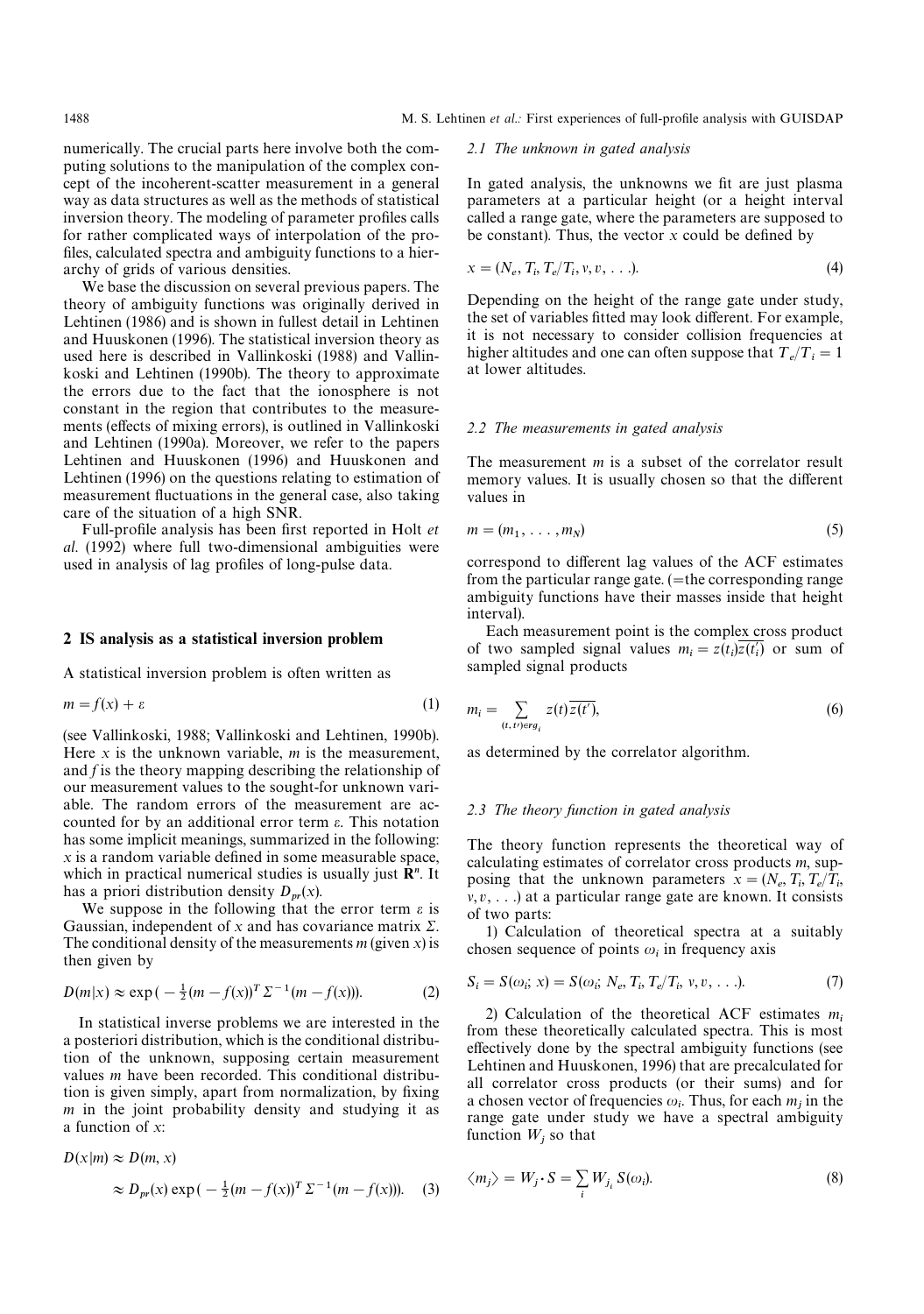The fully expanded formula for the direct theory then becomes

 $f(x)_j = \sum_i W_j$  $\int_i S(\omega_i)$ ; *x*), (9)

with  $x = (N_e, T_i, T_e/T_i, v, v, \ldots)$  our unknown.

## 3 Full-profile analysis as an inverse problem, simplified case

In the following we formalize the full-profile analysis as a concrete inverse problem. In essence, this means defining different grids and interpolation methods for the different parameters and describing the numerical algorithm for interpolation of the parameters to denser grid points used for spectral calculations and even denser grids used for ambiguity calculations. However, we first formalize a simple version of the idea. This may help the reader to grasp the rather complicated actual implementation.

In full-profile analysis the variable vector *x*, given by Eq. 4 is replaced by a much longer vector giving the plasma variables at ionospheric-height grid points. The vector can be constructed from the elements of the following matrix:

$$
x_{plasma} = \begin{pmatrix} N_e(r_1) & T_i(r_1) & T_e(r_1)/T_i(r_1) & v(r_1) & \dots \\ N_e(r_2) & T_i(r_2) & T_e(r_2)/T_i(r_2) & v(r_2) & \dots \\ \vdots & \vdots & \vdots & \vdots & \vdots \\ N_e(r_N) & T_i(r_N) & T_e(r_N)/T_i(r_N) & v(r_N) & \dots \end{pmatrix} .
$$
 (10)

The plasma theory is the same as that used in the gated analysis. The only difference here is that the plasma theory has to be applied to all the parameter set values different spectrum grid points. We need to calculate the twodimensional spectrum matrix (see Fig. 1)

$$
S_{ij} = S(\omega_i; N_e(r_j), T_e(r_j), \ldots). \tag{11}
$$

Let us denote an arbitrary result memory location by *mk*. The dependence of the result memory location on the



Fig. 1. An example of a two-dimensional spectrum



Fig. 2. An example of a two-dimensional ambiguity function

plasma parameters of the whole profile can then be calculated by

$$
\langle m_k \rangle = \sum_{i,j} W_{ij}^k S_{ij}(x_{plasma}), \qquad (12)
$$

where the ambiguity functions  $W^k$  are two-dimensional spectral ambiguity functions that depend on both frequency (index *i*) and height (index *j*); see Fig. 2.

#### 4 Full-profile analysis, actual implementation

The formulation above is in principle useful for full-profile analysis, but it is not the most efficient way to model the full-profile case. The basic reason is that in order for the model to be accurate enough, the density of the range grid must be very high *—* it needs to be high enough to be able to approximate the fine details of the ambiguity functions. Because the data sampling density is usually approximately the same as the width of the ambiguity functions (at least in typical high-resolution multipulse or alternatingcode experiments), it follows that the unknowns are defined more densely than the data are gathered. From this it follows that there are more unknowns in the problem than there are data.

It is not impossible to handle this kind of inverse problem *—* it just calls for a proper use of regularization or a priori information in such a way that the details of the unknown functions are forced not to be smaller than the spatial resolution of the measurements themselves. However, this is rather costly in terms of computational-power requirements and it will be useful to develop more efficient ways of modeling the situation.

In the above solution, spectra have to be calculated on a rather dense grid, and because this is a slow process, we need some faster ways of calculating the full-profile direct theory. The actual, effective solution is therefore much more complicated than the straightforward idea above.

The effective solution to the modeling of the full-profile case is based on *a hierarchy of grids* and interpolation methods between them. The grids we use are defined in the following (see Fig. 3):

1) *Parameter grids*: For each plasma parameter, a grid is defined, on whose nodes the plasma parameter values are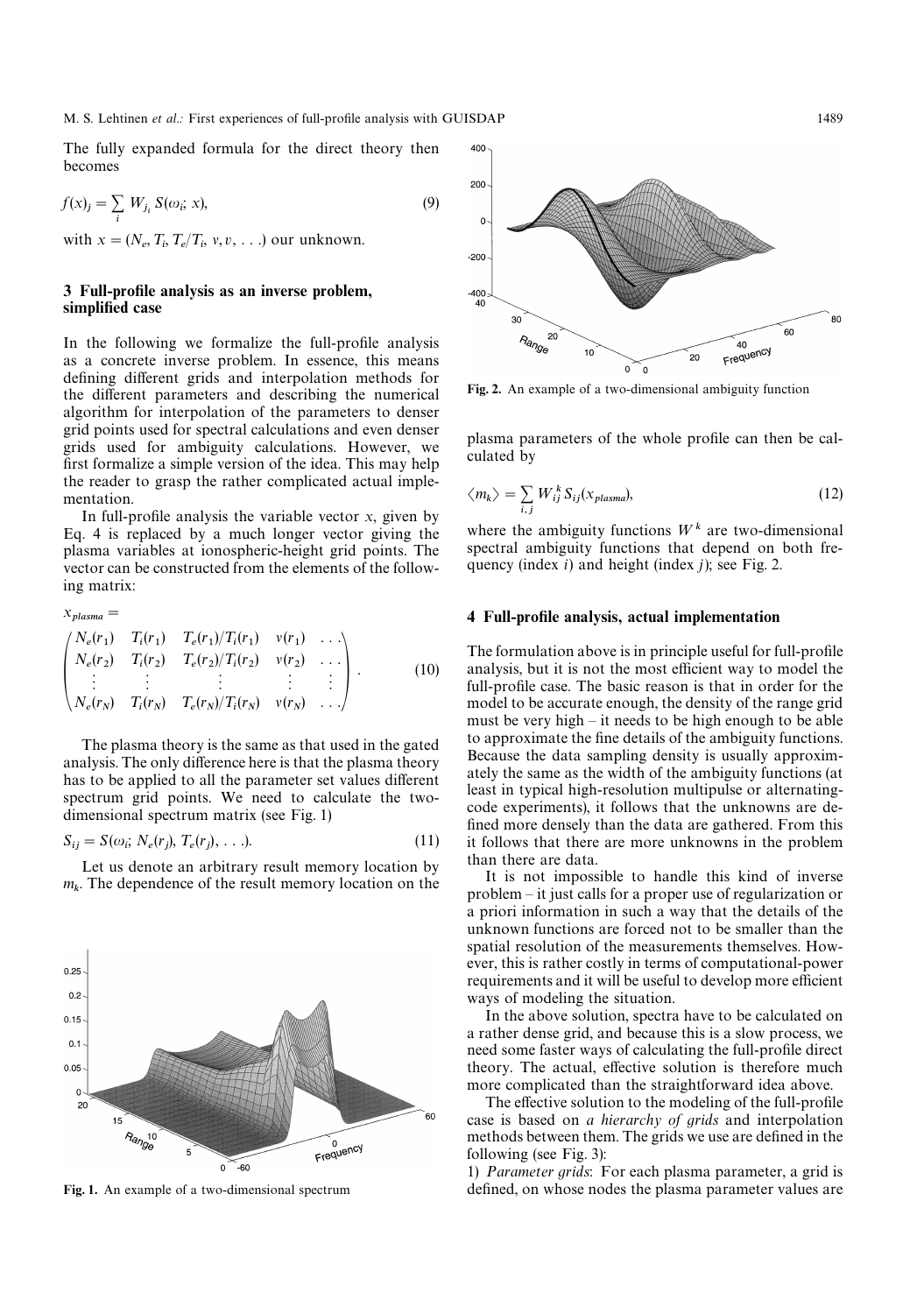

Fig. 3. Illustration of the different grids used in full-profile modeling of the ionosphere

defined. Different plasma parameters can have different grids. These grids need generally to be coarser than the spatial resolution of the code itself (roughly speaking: coarser than the width of the ambiguity functions and also coarser than the sample interval of the signals).

2) *Spectrum*-*calculation grid*: This grid is finer than the parameter grids. Each parameter is interpolated to this grid, so that interpolated parameter values are available on each point of the grid. Theoretical spectra can then be calculated at each range of the grid.

3) *Ambiguity*-*function grid*: This is the grid where ambiguity functions are represented. It is denser than the spectrum grid and dense enough to represent the smallest details of the two-dimensional ambiguity-function range dependence.

#### *4.1 The unknowns of actual full profile*

Let us denote the parameter-grid range values of the Let us denote the parameter-grid range values of the<br> *i*th parameters by  $(r_j^i)_{j=1}^{N_i^g}$  and the corresponding values of the parameters by  $(r_j)_{j=1}^{\infty}$  and the corresponding values of<br>the parameters themselves at the nodes by  $(p_j^i)_{j=1}^{N_i}$ . Then we can write the unknown of our full-profile inversion problem as

$$
\mathbf{x} = (p_1^1, p_2^1, p_3^1, \dots, p_{N_1^{pq}}^{1_{pq}} \dots
$$
  
\n
$$
p_1^2, p_2^2, p_3^2, p_4^2, p_5^2, \dots, p_{N_2^{pq}}^{2_{pq}} \dots
$$
  
\n
$$
\vdots
$$
  
\n
$$
p_1^N, p_2^N, \dots, p_{N_N^{pq}}^{N_{pq}}),
$$
\n(13)

#### 1490 M. S. Lehtinen *et al.*: First experiences of full-profile analysis with GUISDAP

where  $N_i^{pg}$  is the number of nodes in the parameter grid of where  $N_i^s$  is the number of nodes in the parameter grid of the *i*th parameter. (Note that parameter node values  $p_i^i$  as the *t*th parameter. (Note that parameter node values  $p_j$  as<br>well as the grid-point range values  $r_j$  are indexed collections of real numbers, but not really matrices, because different parameters could be represented by a different number of grid points, and thus the 'rows' of these 'matrices' would be of unequal lengths.)

#### *4.2 Parameter-grid*P*spectrum-grid interpolation*

There are three alternatives to this interpolation: a) linear interpolation, b) four-point Lagrange interpolation and c) cubic spline interpolation between the grid point values. The two main interpolation methods here are (a) and (b). Cubic spline interpolation is included essentially as an alternative to the four-point Lagrange interpolation for the cases where an alternative method is necessary to avoid the 'inverse crime' situation *—* a situation where simulated data would be generated using same grids and interpolations as are used in the analysis of it.

The spectral grid range values are now denoted by The spectral grid range values are now denoted by<br>  $(r_{k})_{k=1}^{N^{sg}}$  and the corresponding interpolated parameter  $(r_k^k)_{k=1}^k$  and the corresponding interpolated parameter<br>values are denoted by  $(p_k^i)_{k=1}^{N^{sg}}$ . Linear interpolation is then simply defined by:

$$
p_k^i = (1 - h)p_j^i + hp_{j+1}^i,
$$
\n(14)

supposing  $r^i_j \leq r^i_k < r^i_{j+1}$  and  $h = (r^S_k - r^i_j)/(r^i_{j+1} - r^i_j)$ .

In linear interpolation, any interpolated point depends only on the nodes immediately above and below the interpolated points. This results in important savings in calculating derivatives of the direct theory in the fitting procedure.

Lagrange four-point interpolation is defined by

$$
p^{i} = p_{j-1}^{i} \frac{(r - r_{j}^{i})(r - r_{j+1}^{i})(r - r_{j+2}^{i})}{(r_{j-1}^{i} - r_{j}^{i})(r_{j-1}^{i} - r_{j+1}^{i})(r_{j-1}^{i} - r_{j+2}^{i})}
$$
  
+ 
$$
p_{j}^{i} \frac{(r - r_{j-1}^{i})(r - r_{j+1}^{i})(r - r_{j+2}^{i})}{(r_{j}^{i} - r_{j-1}^{i})(r_{j}^{i} - r_{j+1}^{i})(r_{j}^{i} - r_{j+2}^{i})}
$$
  
+ 
$$
p_{j+1}^{i} \frac{(r - r_{j-1}^{i})(r - r_{j}^{i})(r - r_{j+2}^{i})}{(r_{j-1}^{i} - r_{j-1}^{i})(r_{j+1}^{i} - r_{j}^{i})(r_{j+1}^{i} - r_{j+2}^{i})}
$$
  
+ 
$$
p_{j+2}^{i} \frac{(r - r_{j-1}^{i})(r - r_{j}^{i})(r - r_{j+1}^{i})}{(r_{j-2}^{i} - r_{j-1}^{i})(r_{j+2}^{i} - r_{j}^{i})(r_{j+2}^{i} - r_{j+1}^{i})}
$$
(15)

supposing  $r = r_k^S$  obeys  $r_j^i \le r < r_{j+1}^i$  (this means that for each range value, we choose four grid nodes for the interpolation so that two grid-point heights are below the wanted height and two are above it).

Lagrange interpolation is local: each interpolated value depends only on the values of two nodes higher and two nodes lower than the range of the interpolated value. While Lagrange interpolation defined this way does not have exactly the same continuity properties as spline interpolation, it behaves much like that in an approximative sense: the derivatives are not continuous over the nodes, but their jumps are very small anyway. This fact, and the simple analytical formula for the Lagrange interpolant make it a useful tool in developing interpolating methods.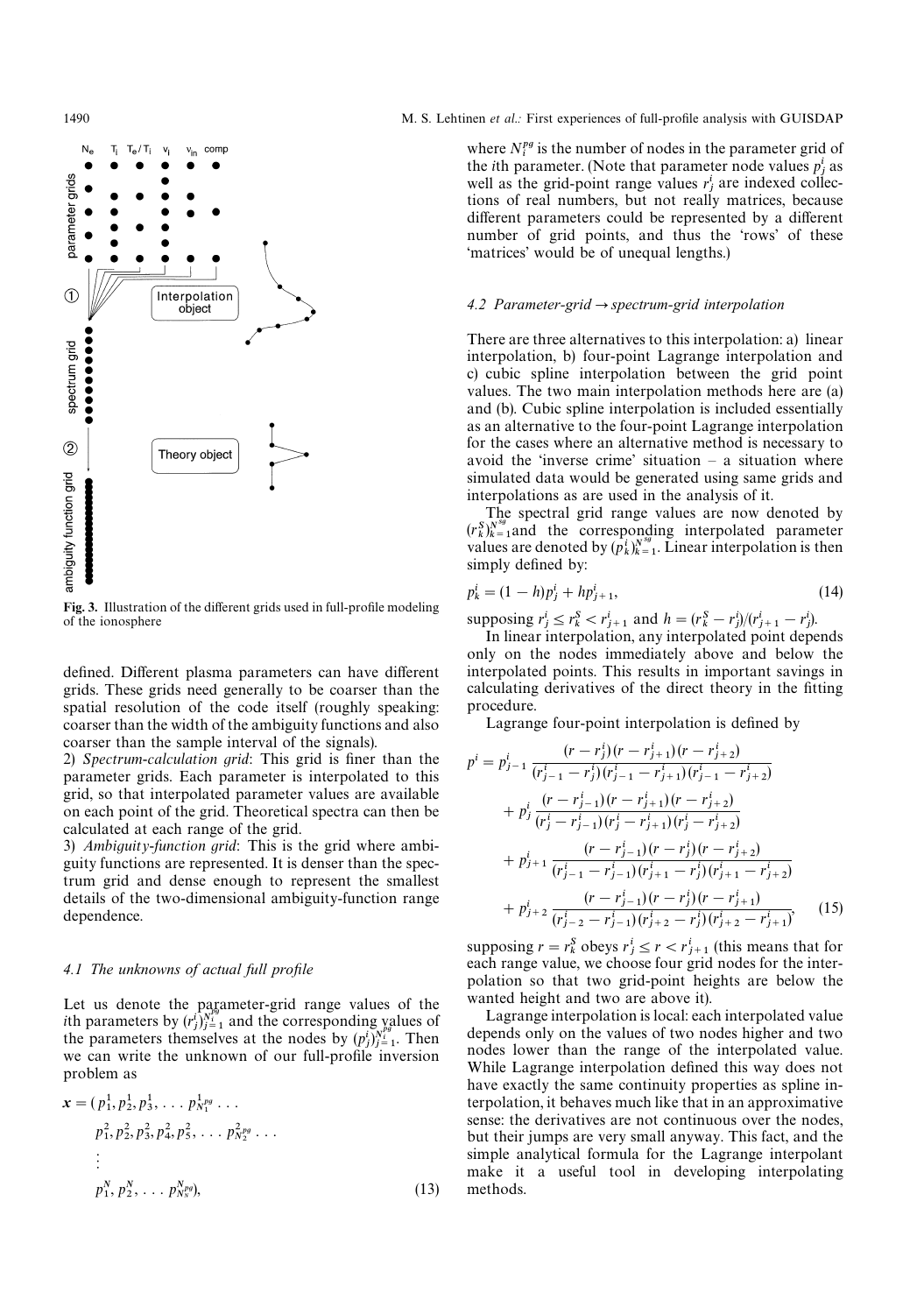When using Lagrange interpolation for range values which do not have two nodes below and above them, we use the four highest or lowest nodes in the interpolation formula anyway. This way we can interpolate the parameter values over the whole parameter grid and also extrapolate them outside that grid.

Spline interpolation is defined as a specified degree piecewise polynomial going through the specified nodes and having maximal continuity properties that makes the determination of the piecewise polynomial unique and possible. Splines are not local approximations: changing one node value generally changes the spline everywhere. Routines for calculating splines exist in many numerical libraries, which makes them easy to implement. Also, locality is preserved by use of the coefficients of base splines instead of the node values.

#### *4.3 Spectrum calculations*

Using whatever interpolation mode between parameter grid and spectrum grid, we arrive at plasma parameter values at each of spectrum grid ranges. The next step in the full-profile direct theory is then to calculate the two-

dimensional spectrum at the spectral grid resolution;  
\n
$$
S_{ik} = S(\omega_i; (p_k^1, \dots, p_k^{N_p})).
$$
\n(16)

The spectral calculations are the most time-consuming part in the whole direct-theory chain. In optimizing analysis time the number of spectra should be minimized, meaning that the spectral grid should be as coarse as possible.

Moreover, local interpolation methods save lots of spectral calculations in analysis loops: if changing a single parameter node value changes the interpolated parameter profile only locally, it is not necessary to calculate changed spectra at all spectral grid points when calculating numerical estimates to derivatives of the direct theory in the fitting loop.

#### *4.4 From spectra to correlator dump values*

The two-dimensional theoretical spectrum is calculated using the range resolution defined by the spectrum grid. However, the ambiguity functions are calculated at a denser grid, and to be able to calculate the two-dimensional integrals of the products of the ambiguity functions and the spectra (both functions of range and frequency), the calculated spectra are linearly interpolated to the ambiguity grid (actually the spectra are not interpolated at all *—* instead linear coefficients between spectral grid points and correlator memory points are calculated and stored. These linear coefficients are equivalent to linear interpolation of the spectra to the ambiguity grid followed by integration over range and frequency).

Linear interpolation is used here exclusively. The reasoning behind this is that in cases where this would not be accurate enough, one can always define the spectrum grid to be denser and this improves the overall accuracy.

In terms of formulas we do the following: let us deno-In terms of formulas we do the following: let us denote the spectral grid points by  $r_j^{\mathcal{R}}$ , we then suppose we have spectrum grid points by  $r_j^{\mathcal{W}}$ . We then suppose we have spectrum grid points by  $r_j$ . We then suppose we have spectrum<br>values calculated at the spectral grid  $S_{ik} = S(\omega_i; p^i(r_k^S))$  and ambiguity functions at the ambiguity grid  $W_{ij} = \hat{W}(\omega_i;$ amoigury functions at the amoigury grid  $W_{ij} = W(\omega_i; r_j^W)$ . For programing purposes, linear interpolation from the spectrum grid to other ranges *r* is most easily defined by using the base splines for linear interpolation, or 'triangle functions'  $B_k(r)$  defined to be the unique piecewise linear functions with

$$
B_k(r_k^S)=1
$$

$$
B_k(r_n^S) = 0 \quad \text{if } n \neq k \tag{17}
$$

(that is:  $B_k(r)$  is a triangle with peak at  $r_k^S$ , sloping down to zero at the adjacent spectral grid points). Then the spectra  $S_{ik}$  are interpolated to an arbitrary range *r* simply by

$$
S_i(r) = \sum_k B_k(r) S_{ik}.\tag{18}
$$

Equation 46 of Lehtinen and Huuskonen (1996) giving the average of the signal cross products as an integral over space and frequency of the product of the spectral ambiguity function and location-dependent spectra is then evaluated as

$$
\langle z(t)z(t')\rangle/R = \sum_{i} \sum_{j} W_{ij} \sum_{k} B_{k}(r_{j}^{W})S_{ik}
$$
 (19)

$$
=\sum_{i}\sum_{k}C_{ik}S_{ik},\tag{20}
$$

where  $C_{ik} = \sum_j W_{ij} B_k(r_j^W)$  are precalculated coefficients giving the linear relationships between spectra expressed at the spectrum grid and a particular signal lagged product estimate.

In an actual experiment, many such lagged product estimates may be summed on top of each other in any result memory location. In this case we simply use the corresponding sum of the coefficients  $C_{ik}$  to get the linear relationship of the correlator result memory and the spectra at the spectrum grid.

One should note that because the range extents of the ambiguity functions are limited, the coefficients  $C_{ik}$  are typically zero for most *k*. Thus, to be able to calculate the direct theory, we need to store only the nonzero parts of  $C_{ik}$  for any result memory location. This is the final trick leading to savings in both memory requirements and calculation time. This approach would actually allow for other than linear interpolations to be used between spectrum grid and ambiguity grid with no penalty in processing time.

#### *4.5 Summary of the direct-theory calculation*

Because all the details above may seem more complicated than they actually are *—* they have been developed that way to make the actual numerics as fast as possible *—* it may be helpful to repeat the steps necessary in directtheory calculation. We also discuss here the derivative calculations necessary in the fitting loop.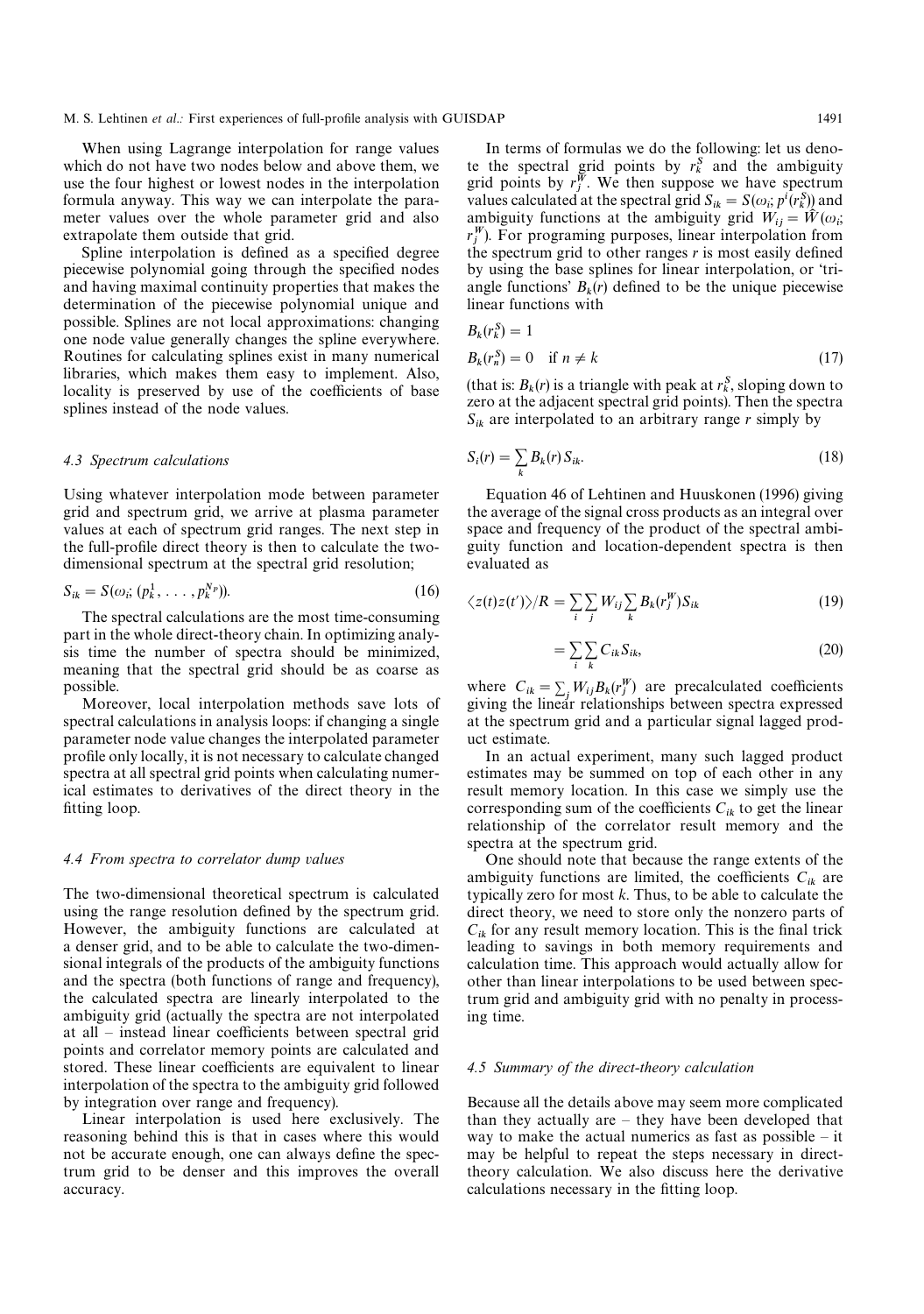So, this is how it goes: the starting point is the vector of the unknowns, which are all the plasma parameter values at all of the different parameter grid points (Eq. 13). Each parameter is then interpolated by Eq. 15 to the spectrum parameter is then interpolated by Eq. 15 to the spectrum<br>grid  $r_k^S$ . Now we can calculate the theoretical spectra  $S_{ik}$  at grid  $r_{\bar{k}}$ . Now we can calculate the theoretical spectra  $s_{ik}$  at each of the spectrum grid ranges  $r_k^S$ . The theoretical value for each result memory point is finally obtained by using the stored coefficients through Eq. 20.

In the fitting loop we need the partial derivatives of the direct theory with respect to the unknowns. Numerical approximations of these are calculated by changing the value of each of the unknowns at a time, calculating new result memory values and taking the differences of these with the original ones. Because the change of a single plasma parameter value only changes its interpolated values up to two nodes above and two nodes below the changed node (for four-point Lagrange interpolation), we only need to recalculate those spectra whose range values coincide in this interval. This leads to great savings in the analysis time.

#### 5 Bias of gated analysis

The direct theory developed for the full-profile analysis gives us a tool to calculate full IS data dumps for model ionospheres. It is only necessary to define the parameter grid with values of plasma parameters at each grid point. In the following, we will use plasma parameter values based on the model by Alcaydé *et al.* (1994). The profiles of  $N_e$ ,  $T_i$ , and  $T_e/T_i$  are shown by the solid lines in Fig. 4.

If the simulated dumps are then analyzed using the gated-analysis method, we can compare the analysis results with the input model values and thus are able to estimate the bias in the gated analysis. Figure 4 shows gated-analysis results from a EISCAT Common Program experiment (CP-1-K), which uses both alternating-code

and long-pulse modulations. The spectra were calculated at 6-us (900-m) steps. Thus the spectral grid is finer than the width of the range ambiguity functions for the alternating codes ( $\approx$ 3 km) and long pulses ( $\approx$ 50 km). The ambiguity functions have a 1-us resolution.

The alternating-code results (open circles) follow closely the model parameter profiles. As the range ambiguity function is only 3 km in width, the assumption of small changes is valid within the scattering volume.

The long-pulse results are clearly biased, on the other hand. The electron densities are underestimated around the F-region peak; the ion temperature is overestimated below the F-region peak and underestimated above, whereas the bias in the temperature ratio is opposite. The maximum error is 10% in the electron density and ion temperature and 35% in the temperature ratio. Similar results were obtained by Lathuillere *et al*. (1986), who also found that the electron temperature, which corresponds to our temperature ratio, was always biased as in Fig. 4, but that the bias in the ion temperature could be either positive or negative, depending on the form of the electron density profile. Another case is shown in Holt *et al*. (1992), where a very long pulse  $(640 \,\mu s)$  combined with a sharp F layer resulted in a clear bias in the electron density.

The electron density bias at the F-region peak is straightforward to understand, but interdependencies of the other parameters with each other through the plasma formula can make the explanation of other biases difficult. Moreover, the plasma theory is nonlinear, which causes the smallest  $T_e/T_i$  values by gated analysis to be smaller than any  $T_e/T_i$  values in our model ionosphere. A qualitat- ive explanation is shown in Fig. 5, which shows a set of spectra contributing to the lowest long-pulse gate. The width of the spectrum varies by a factor of two, and thus the average spectrum is very different from the shape of any genuine IS spectrum. When this spectrum, or the corresponding ACF in fact, is analyzed by standard methods, the fit must be poor. Due to the highly nonlinear



Fig. 4. Results from the gated analysis of long-pulse ( *full circles*) and alternating-code data (*open circles*). The model profiles of *Ne*,  $T_i$ , and  $T_e/T_i$  are given by the *solid line*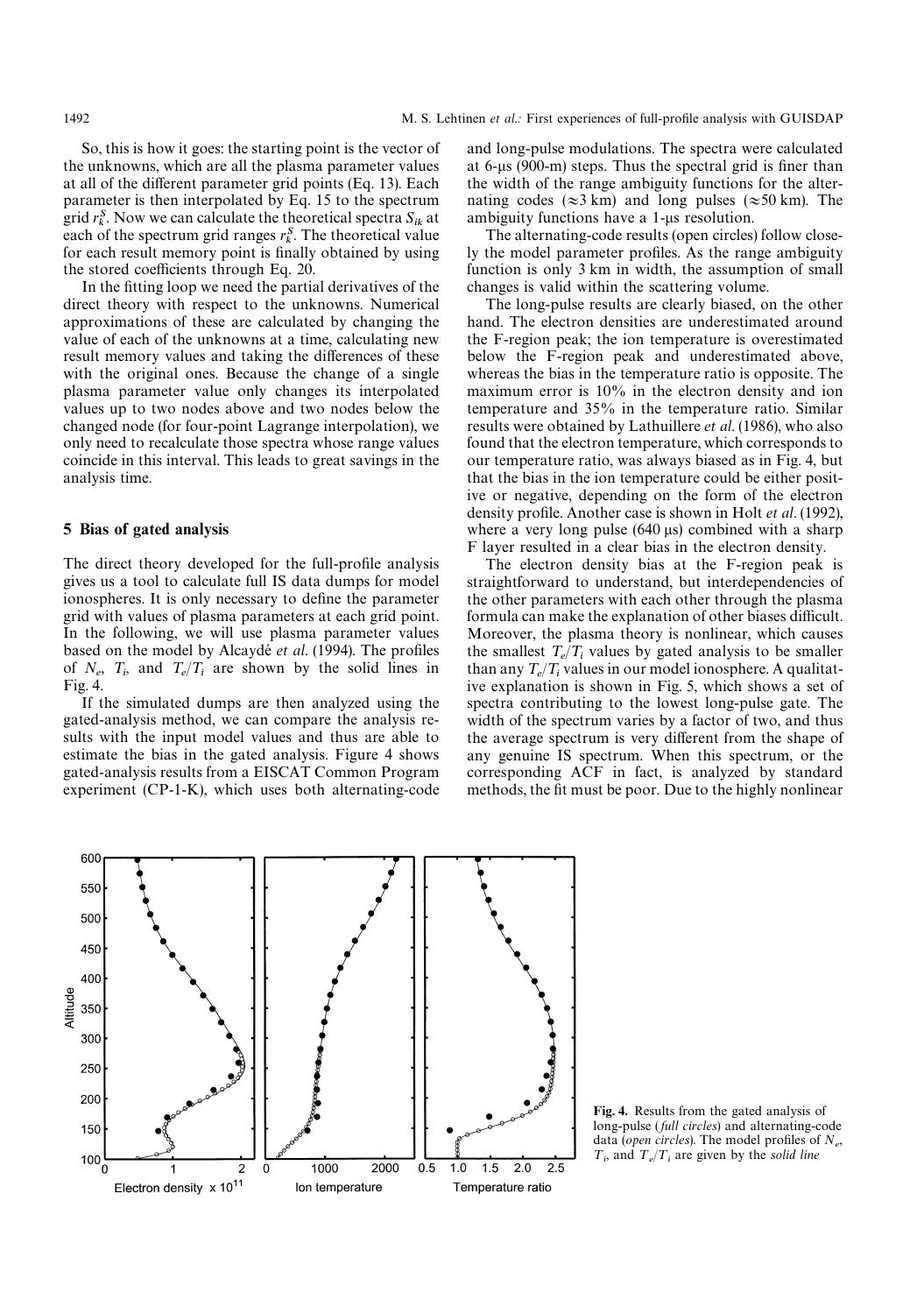

Fig. 5. Incoherent-scatter spectrum for altitudes 115, 125, 135, 145, 155, 165, and 175 km (*thin lines*) and the average of the spectra (*thick line*). The frequency is given in scaled units

nature of the problem, the results need not be close to the averages of the plasma parameters within the scattering volume.

Figure 6 shows that similar behavior is easily found from experimental data as well. The data was measured on 16 February 1993 at 1110*—*1140 UT. As the alternating-code results can be assumed to represent the true parameter profiles, the  $T_i$  is overestimated and  $T_e/T_i$  underestimated by the long-pulse analysis, in accordance with the model analysis presented here.

#### 6 Full-profile-analysis results

Figure 7 shows full-profile-analysis results for the same simulated data as used in Fig. 4. The spectral grid point separation for the fitting is 3 km, which is coarser than the spectral grid used in creating the dump (900 m). In order to avoid the 'inversion crime' it is important that simulated data is created with a better accuracy than that used in the analysis. The same parameter grid is used for all parameters fitted  $(N_e, T_i, T_e/T_i)$  and  $v_i$ ), although the software allows a separate grid for each parameter. Other parameters  $(v_{in}$  and ion composition), as well as  $T_e/T_i$  below 110 km, are fixed to model values. The parameter grid point separation is 6 km below 150-km altitude, 12 km below 200 km, and 36 km or 24 km above.

Figure 7 demonstrates how the full-profile method is able to circumvent the problems faced by the gated-analysis method. It is easily seen that both full-profile results follow closely the model parameter profiles below the F-region peak where the gated analysis gave a considerable bias. The most evident deviations are seen at the F-region peak, where both  $N_e$  and  $T_e/T_i$  overshoot and  $T_i$  oscillates slightly. The overshoot is caused by the coarseness of the parameter grid at this point.

In the topside the 36-km profile behaves smoothly, whereas the profile with 24-km range resolution shows a clear sawtooth structure. This demonstrates that full profile is not able to reach the nominal range resolution of the gated analysis (22.5 km) but instead the best usable resolution is around 30 km for the experiment in question. For completely noiseless data this would not be the case, but our data has a small amount of random noise added. The problems start to arise when the grid spacing is made smaller than half of the length of the ambiguity functions (defined as the half-power width) or if spacing is close to the range separation of successive gates. In the case of the CP-1-K long-pulse measurements, the length of the range ambiguity function is about 60*—*70 km, which tells that grid spacing at about 35 km or coarser should be useful. The gated analysis treats successive range gates separately, although the spacing (22.5 km) is much less than the range extent of the measurement. Therefore smooth profiles are possible, but the good altitude resolution



Fig. 6. Analysis results based on the alternating-code (*open circles*) and longpulse (*full circles*) modulations. The data is measured on 16 February 1993, at 1110*—*1140 UT by the EISCAT UHF radar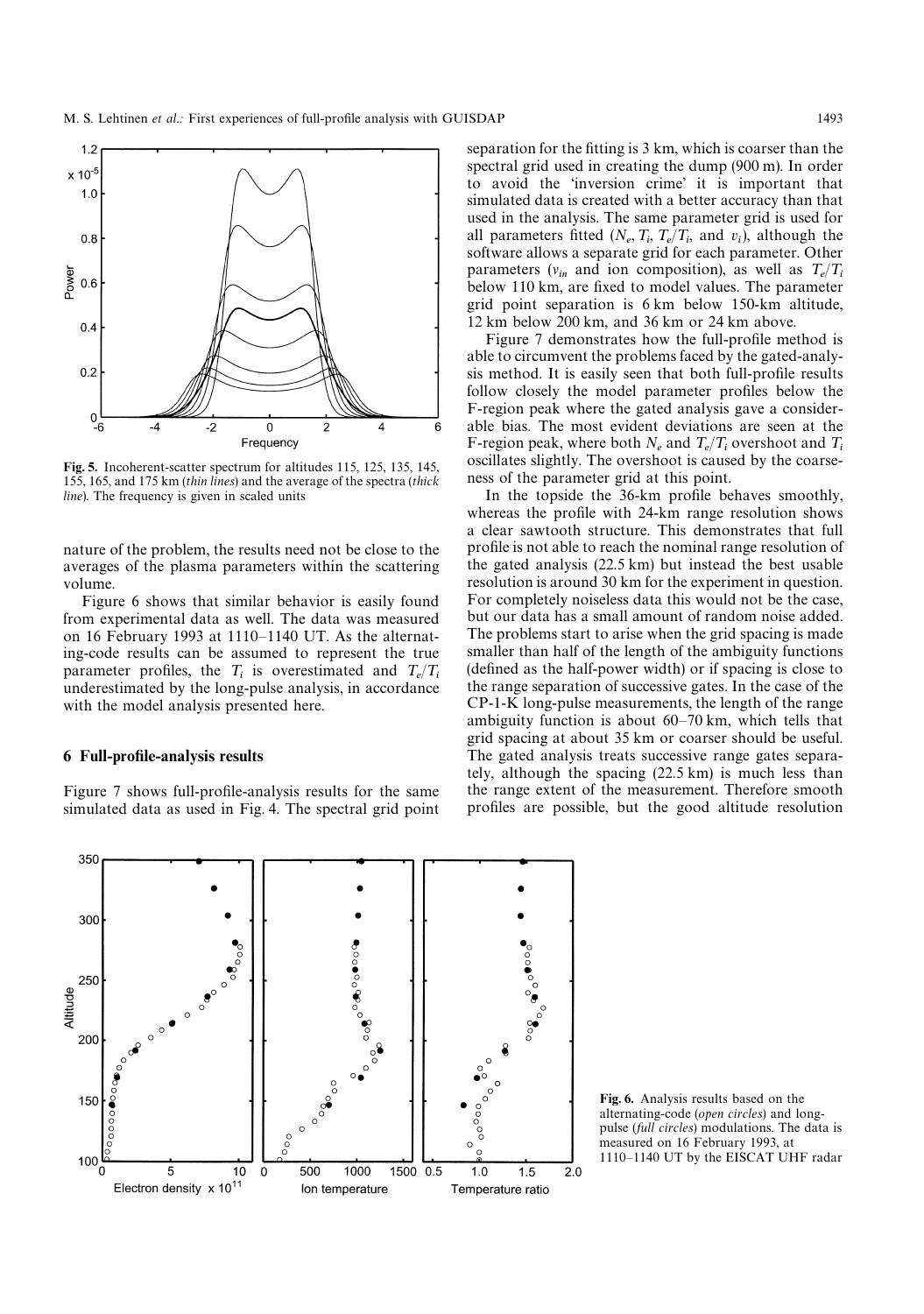

Fig. 7. Full-profile analysis results of simulated data. The parameter grid spacing is 6 km below the 150-km altitude, 12 km up to the 200-km altitude, and either 36 km (*full circles*, *solid line*) or 24 km (*crossed*, *dashed line*) above the 200-km altitude. The model parameter profiles are given by the *thin solid line* and the gated-analysis results of the longpulse data by the *open circle*

achieved is an illusion. The correlation of the neighboring gates has not been revealed by the analysis. The fullprofile method takes into account the dependence of neighboring points and creates a more realistic figure of the situation.

pulse data without systematic biases below the F-region peak.

## 8 Conclusions

# 7 Full-profile analysis of real data

Figure 8 shows finally full-profile-analysis results of the data used in Fig. 6. Analysis is carried out as for the simulated data except that the analysis resolution is 30 km above 200 km. Although slightly noisier than those in Fig. 6, the results show the same features in detail. Thus the full-profile analysis gives a method to analyze long-

We have described a general system designed for using two-dimensional ambiguity functions in connection with functionally modeled ionospheric parameters to fit profiles of plasma parameters to incoherent-scatter measurements. In achieving this goal it has been necessary to develop a hierarchy of different grids and interpolation methods to minimize the calculation task to be feasible in practise. Moreover, special methods of programing and program design are necessary to manage all the complex aspects of a general incoherent-scatter measurement.



Fig. 8. Full-profile-analysis results ( *full circles*) of EISCAT UHF data measured on 16 February 1993, at 1110*—*1140 UT. The parameter grid spacing is 6 km below the 150-km altitude, 12 km up to the 200-km altitude, and 30 km above the 200-km altitude. The gated-analysis results of the long-pulse data by the *open circles*